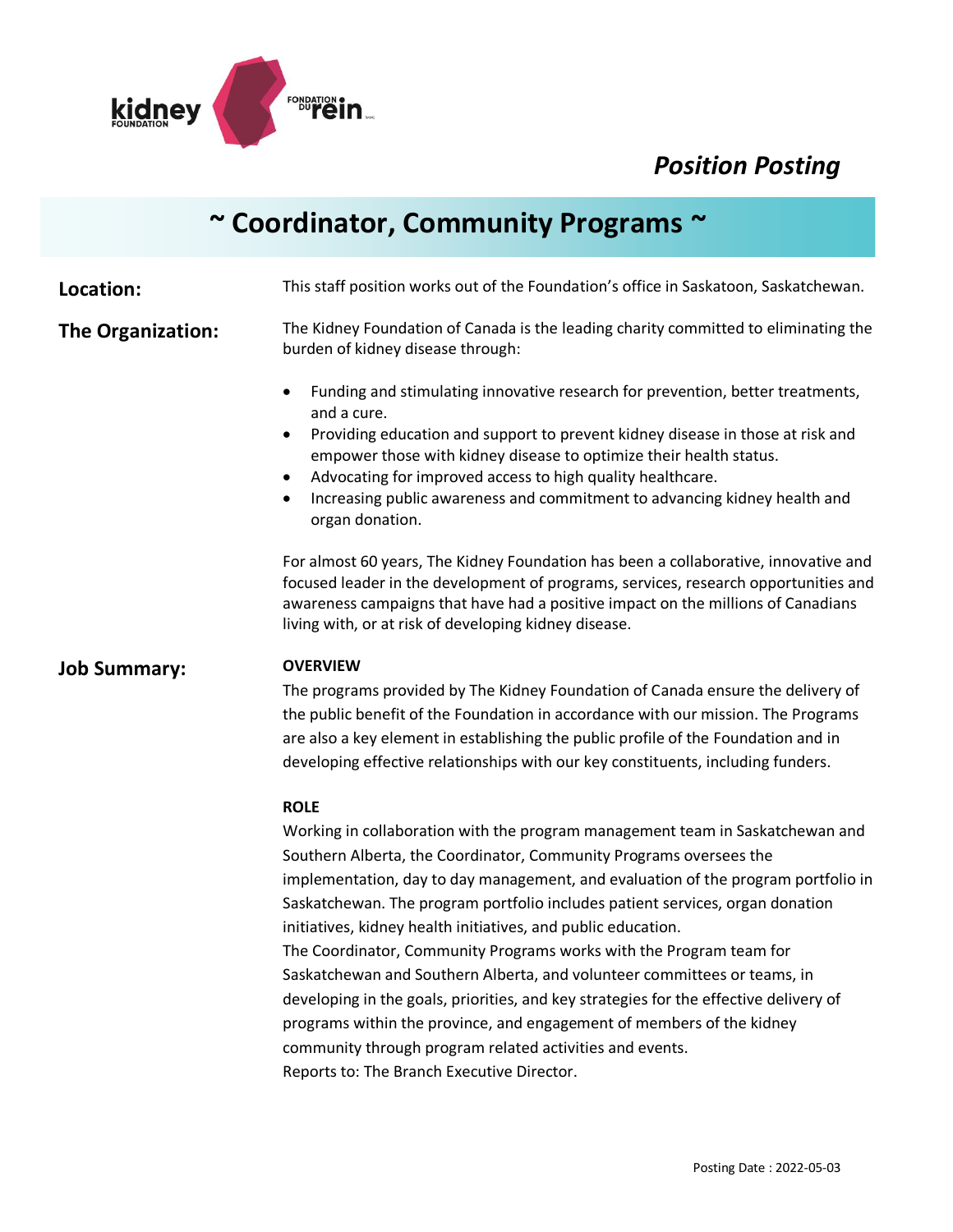

#### **Major Accountabilities**

- Assists in developing, monitoring, and implementing a comprehensive business plan/budget for programs and services in support of the Foundation's overall strategic plan, cognizant of National goals and objectives.
- Ensures that the Saskatchewan Branch complies with its mandate to provide all nationally mandated core patient services, and ensures that non-core patient services are provided, as appropriate and collect data and prepare required reports.
- Develops, provides leadership to and supports the appropriate Branch Program Committees and teams in the accomplishment of the overall strategic plan for the Branch.
- May act as a Foundation spokesperson and participate in media interviews for program areas as required. Assists the Manager, Fund Development and Community Relations, in briefing key volunteers and staff spokespeople on current issues, statistics, and position statements and for providing leadership and support where necessary.
- In collaboration with the Program Team, the Manager, Fund Development and Community Relations in Saskatchewan, and the Manager, Communications and Community Development for Southern Alberta, assists in the development and delivery of key messaging in the program areas within the Branch.
- Actively promotes and facilitates advocacy initiatives in support of policy development pertaining to renal care and organ donation and transplant programs in the province.
- Administers the Living Organ Donor Expense Reimbursement Program (LODERP) in Saskatchewan and prepares required reports.
- Coordinates and manages and Kidney Health and public education initiatives in the province. Plans, organizes, coordinates, promotes, and facilitates program related events throughout the province. This involves decision making input on external resources, managing event processes, coordinating meetings, preparing, and monitoring budgets.
- Responds to inquiries from the public about the Foundation's programs and services.
- Promotes the Foundation and develops and maintains relationships with community partners including the renal units and the transplant program, particularly the managers and staff.
- Together with the Executive Director, the Manager, Fund Development and Community Relations, and other staff as required, assists in developing and implementing integrated communications strategies in support of the Foundation's work.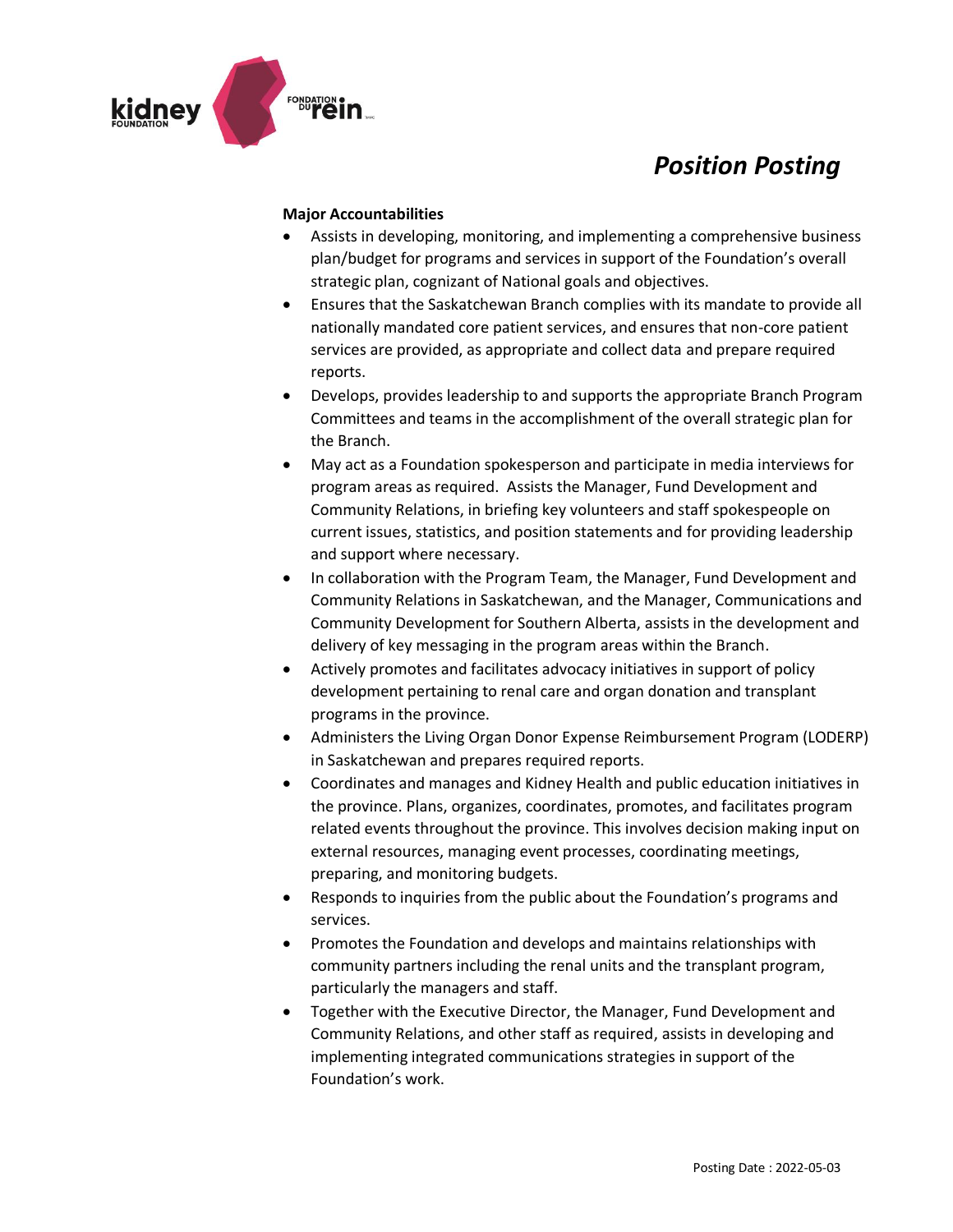

|                         | Working with the Manager, Fund Development and Community Relations and<br>the communications team, shares in the responsibilities for providing<br>information for Newsletters, Website, Social Media, Sponsorship Packages, News<br>Releases, and Media Coordination.<br>Represents Saskatchewan on the national programs team.<br>٠<br>Participates in providing program related content to the Manager, Fund<br>٠<br>Development and Community Relations for the web page, social media, and<br>newsletters.<br>Assists the Branch Executive Director and the Manager, Fund Development and<br>٠<br>Community Relations in prospect development, cultivation, and stewardship<br>activities to attract and maintain funding in support of the Branch programs.<br>Assists in developing program grants and funding proposals.<br>٠<br>Responsible for communications and networking in support of promoting and<br>٠<br>implementing the Foundation's programs and assists with development of new<br>opportunities to build community awareness and engagement.<br>Works closely with the Manager, Fund Development and Community Relations<br>٠<br>in engaging and recruiting the kidney community, including renal health<br>professionals, to participate in and support the Foundation's fund development<br>events and activities. |
|-------------------------|---------------------------------------------------------------------------------------------------------------------------------------------------------------------------------------------------------------------------------------------------------------------------------------------------------------------------------------------------------------------------------------------------------------------------------------------------------------------------------------------------------------------------------------------------------------------------------------------------------------------------------------------------------------------------------------------------------------------------------------------------------------------------------------------------------------------------------------------------------------------------------------------------------------------------------------------------------------------------------------------------------------------------------------------------------------------------------------------------------------------------------------------------------------------------------------------------------------------------------------------------------------------------------------------------------------------------------------------|
|                         | <b>Human Resources Development and Management:</b><br>Recruits and provides leadership and support to the appropriate Branch program<br>related volunteers in the accomplishment of the overall strategic plan for the<br>Branch.                                                                                                                                                                                                                                                                                                                                                                                                                                                                                                                                                                                                                                                                                                                                                                                                                                                                                                                                                                                                                                                                                                           |
| <b>Position Status:</b> | Regular Full Time                                                                                                                                                                                                                                                                                                                                                                                                                                                                                                                                                                                                                                                                                                                                                                                                                                                                                                                                                                                                                                                                                                                                                                                                                                                                                                                           |
| <b>Required Skills:</b> | A related undergraduate degree<br>٠<br>Related work experience<br>٠<br>Effective speaking and presentation skills<br>٠<br>A collaborative and consensus building working style<br>٠<br>Valid driver's license and access to a vehicle<br><b>Excellent Microsoft Office 365 skills</b>                                                                                                                                                                                                                                                                                                                                                                                                                                                                                                                                                                                                                                                                                                                                                                                                                                                                                                                                                                                                                                                       |
| Apply to:               | Apply by emailing resume and cover letter to: info.sk@kidney.ca<br>With the subject line: Coordinator, Community Programs Position<br>We seek to fill this position as soon as possible, and the competition will remain<br>open until we find the candidate best suited for this position.                                                                                                                                                                                                                                                                                                                                                                                                                                                                                                                                                                                                                                                                                                                                                                                                                                                                                                                                                                                                                                                 |

*The Kidney Foundation of Canada welcomes and encourages applications from people with disabilities. Accommodations are available on request for candidates taking part in all aspects of the selection process.*